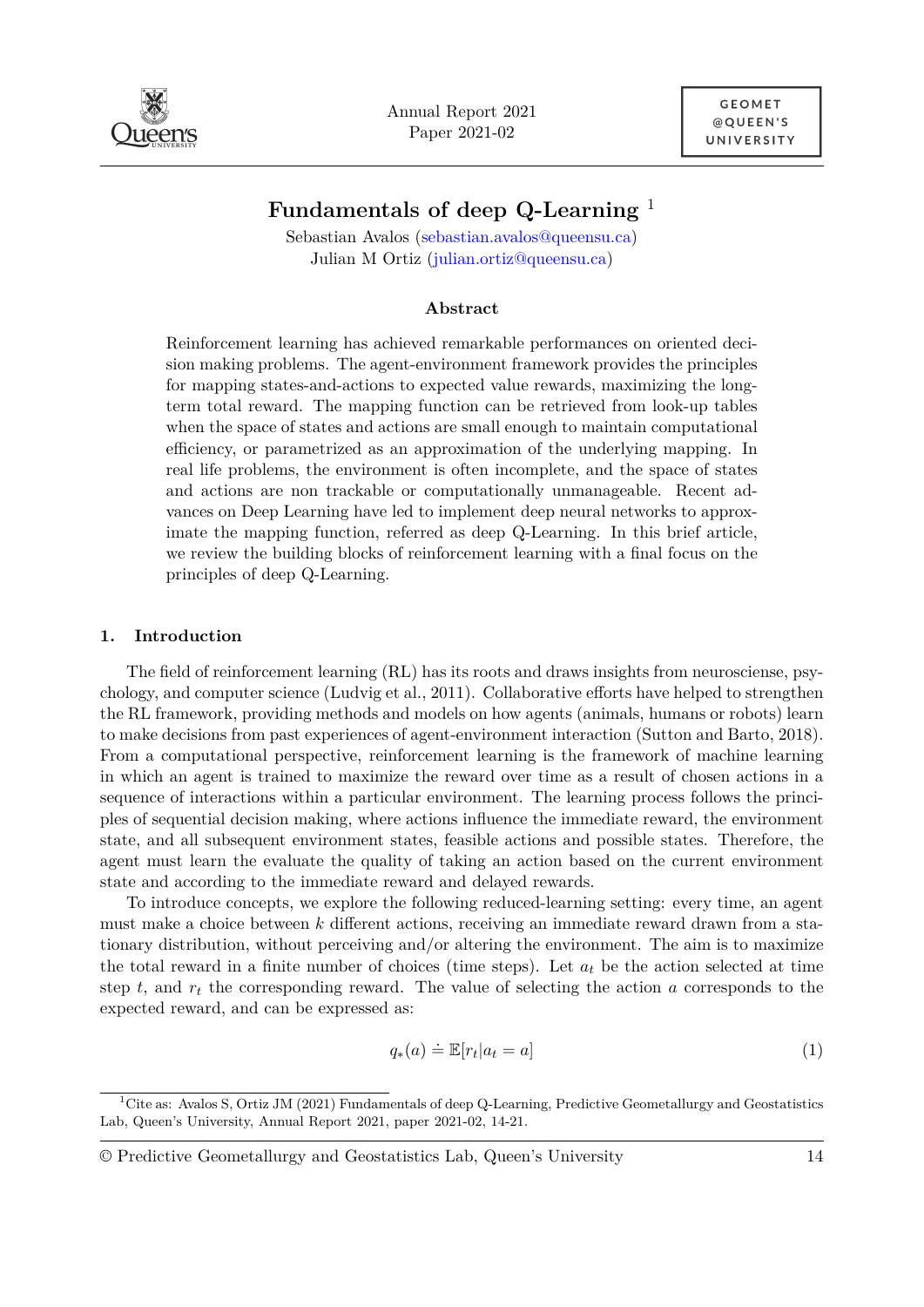Maximizing the total reward is trivial when  $q_*(a)$  is known for all possible actions *a*: select the action with highest value. Naturally, we do not have access to the real value  $q_*(a)$  but it can be estimated based on previous experiences. Let  $q_t(a)$  be the estimated value of selecting action *a* at time step *t*. Without considering when an action was taken but only the number of times it was taken and each of the corresponding rewards, a simple way to estimate the value of an action is by the sample-average method as:

$$
q_t(a) = \frac{\sum_{i=1}^{t-1} r_i \cdot \mathbb{1}_{a_i = a}}{\sum_{i=1}^{t-1} \mathbb{1}_{a_i = a}} \tag{2}
$$

where  $\mathbb{1}_{a_i=a}$  is 1 when  $a_i=a$ , and 0 otherwise. The action with highest value is drawn as:

$$
a_t = \arg\max_a q_t(a) \tag{3}
$$

The action(s) with highest estimated value is called a greedy action. We refer to the process of selecting a greedy action as *exploitation*, since the agent is exploiting the accumulated knowledge of previous experiences. We refer to the selection of non-greedy action as *exploration*. The latter allows the agent to update the estimate of non-greedy actions. The trade-off between exploration and exploitation is non trivial. Nevertheless, we can easily argue that exploration is fundamental in the early stages of a learning process, whereas exploitation is desired when certain stationarity is observed in the estimated values, in the latest stages of a learning process.

When looking at a single action that has been selected *n* times, we can compute the current estimated value  $q_n$  as:

$$
q_{n+1} = \frac{r_1 + r_2 + \dots + r_{n-1} + r_n}{n}
$$
  
\n
$$
q_{n+1} = \frac{1}{n} \left( r_n + \frac{n-1}{n-1} \sum_{i=1}^{n-1} r_i \right)
$$
  
\n
$$
q_{n+1} = \frac{1}{n} \left( r_n + (n-1) \cdot q_n \right)
$$
  
\n
$$
q_{n+1} = q_n + \frac{1}{n} \left( r_n - q_n \right)
$$
\n(4)

<span id="page-1-0"></span>The previous update representation, from  $q_n$  to  $q_{n+1}$  knowing the last reward  $r_n$  and the number of times that the action has been taken *n*, has the structure:

$$
NewEstimation \longleftarrow OldEstimation + \alpha \cdot [Target - OldEstimation]
$$
 (5)

The expression [Target – OldEstimation] denotes the error between the desired value and the old estimation. The parameter  $\alpha$  controls the rate in which the estimation value is updated, and is often expressed as a function of the time step and the corresponding action,  $\alpha_t(a)$ .

The distribution of reward probabilities has been assumed constant over time. In this scenario, an equal weight of previous experience is reasonable, such as  $\alpha_t(a) = \frac{1}{n}$ , which changes over time. For non-stationary situations, the intuition suggests to increase the weights to recent experiences and decrease the weights of old ones. Using a constant value  $\alpha \in (0, 1]$  satisfies the desired property, transforming Eq. [4](#page-1-0) into a weighted sum of the past reward and past estimation :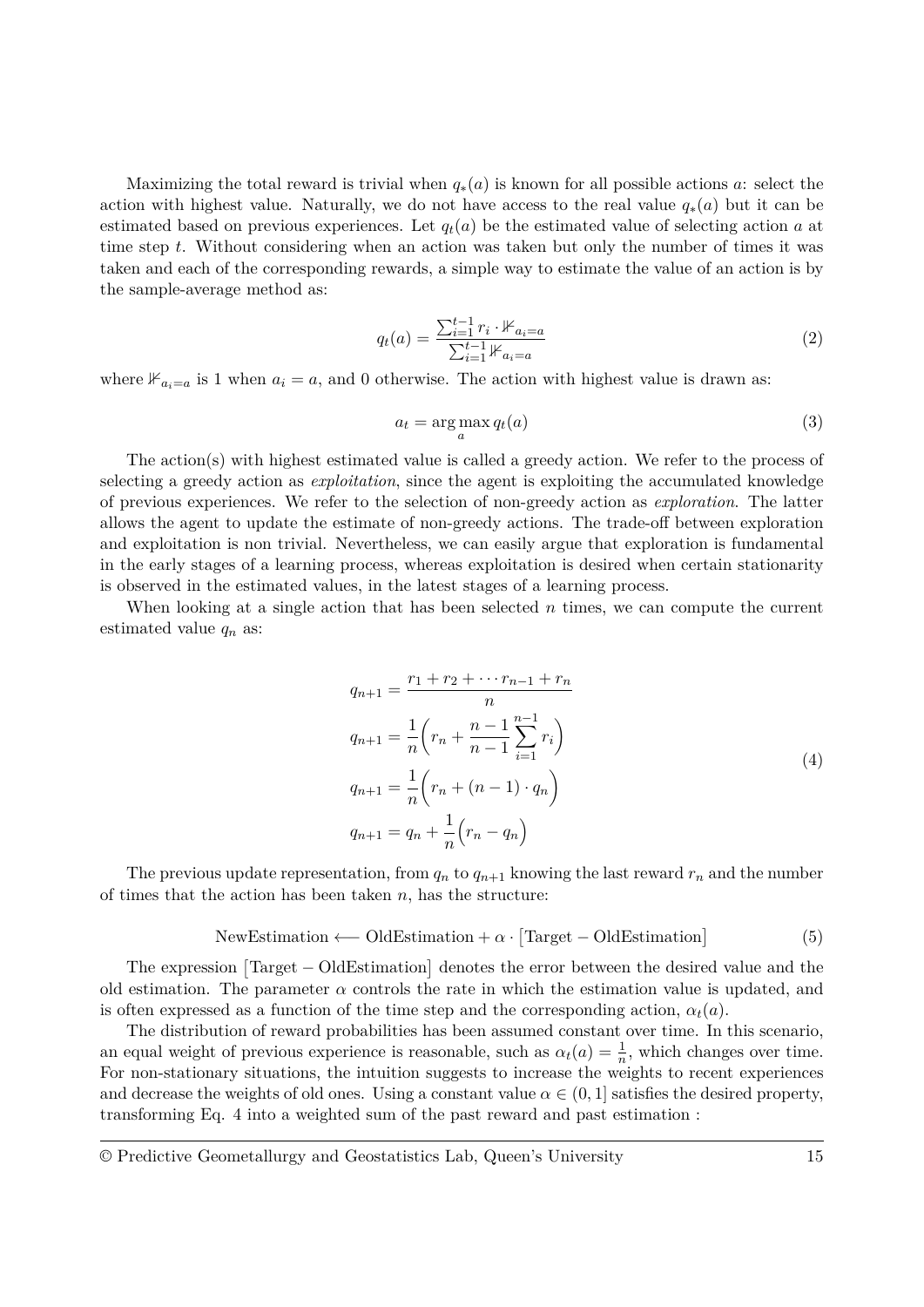<span id="page-2-0"></span>
$$
q_{n+1} = \alpha \cdot r_n + (1 - \alpha) \cdot q_n \tag{6}
$$

By recursion, [Equation 6](#page-2-0) can be rewritten as a function of past rewards and the initial estimation as:

<span id="page-2-2"></span>
$$
q_{n+1} = (1 - \alpha)^n \cdot q_1 + \sum_{i=1}^n \alpha \cdot (1 - \alpha)^{n-i} \cdot r_i
$$
 (7)

To guarantee convergence over time, we need  $\alpha$  to satisfy both:

$$
\sum_{t=1}^{\infty} \alpha_t(a) = \infty \qquad , \qquad \sum_{t=1}^{\infty} \alpha_t^2(a) < \infty \tag{8}
$$

where the former expression implies enough steps to overcome initial conditions, while the latter expression implies a decrease in the step-size during learning to secure convergence. Note that the latter expression is not met when *alpha* is set constant, a desired property in non-stationary situations.

Until now, the learning process has focused on the estimation of the action values to maximize a total reward. Either stationary or non-stationary, the value of each action has been assumed unrelated to the context of learning. When the context is considered, the agent must learn how to evaluate actions conditioned to different situations. The dynamic of learning in a agent-environment framework is described in the following section.

#### **2. The agent-environment framework**

<span id="page-2-1"></span>The interaction agent-environment is often discretized in time steps. Time steps are not required to represent the formal time dimension but rather sequential decisions steps. Formally, at each time step  $t = 0, 1, 2, 3, ..., T$ , the agent perceives the partial or complete state of the environment *s*<sup>*t*</sup> ∈ S and must take an action  $a_t$  ∈ A = {1, ..., |A|}, receiving a single reward  $r_{t+1}$  ∈ R ⊂ R and modifying the environment into its next state  $s_{t+1}$ , as shown in [Figure 1.](#page-2-1)



*Figure 1: Reinforcement learning, agent-environment interaction scheme.*

An agent-environment interaction results into a sequence of events (trajectory) in the form:

<span id="page-2-3"></span>
$$
s_0, a_0, r_1, s_1, a_1, r_2, s_2, a_2, \dots \tag{9}
$$

© Predictive Geometallurgy and Geostatistics Lab, Queen's University 16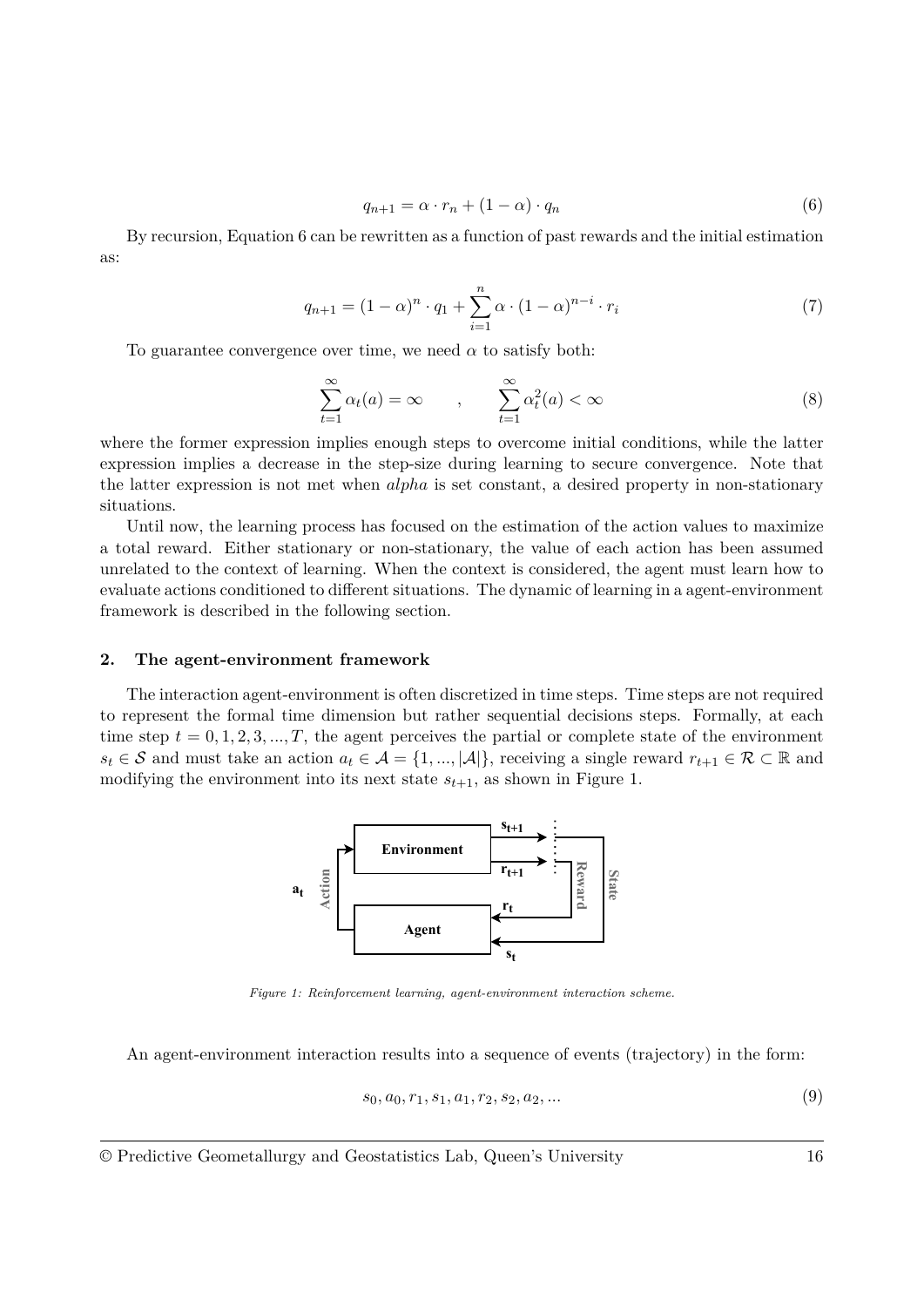Whenever  $T$ ,  $A$ , and  $R$  are finite subsets, the learning framework can be formally represented and described as a finite Markov Decisions Process (MDP). In MDP, the entire system is characterized by the mapping function from the pair [state, action] into [next state, reward]. Formally, let  $s', s \in \mathcal{S}, r \in \mathcal{R}$ , and  $a \in \mathcal{A}$ , the probability p of transition from state s into s' by taking action *a* and receiving the reward *r* is written as:

$$
p(s', r|s, a) \doteq P(S_{t+1} = s', R_{t+1} = r|S_t = s, A_t = a) \qquad , \qquad \sum_{s' \in S} \sum_{r \in \mathcal{R}} p(s', r|s, a) = 1 \qquad (10)
$$

where *p* represents the dynamic of the entire MDP system. Therefore, the probability of choosing an arbitrary action *a* depends only on the current state *s* and not on previous states.

Similar to the value estimation of an arbitrary action *a* in the non-associate task of [Equation 7,](#page-2-2) we need to estimate the value of taking an arbitrary action *a* at any state *s*, denoted as  $q(s, a)$ . The cumulative reward  $G_t$ , at time step  $t$ , can be expressed from [Equation 9](#page-2-3) into [Equation 11](#page-3-0) as:

<span id="page-3-0"></span>
$$
G_t = r_{t+1} + r_{t+2} + \dots + r_T \tag{11}
$$

with *T* as the final step. The previous formula works on finite oriented tasks in which the order of rewards is irrelevant and the agent-environment interaction sequence is finite. In order to make [Equation 11](#page-3-0) suitable for continuous oriented tasks or when the order of rewards matters, a discounted factor  $\gamma \in [0,1]$  is introduced, such that the cumulative discounted reward is computed as:

$$
G_t \approx r_{t+1} + \gamma \cdot r_{t+2} + \gamma^2 \cdot r_{t+3} + \gamma^3 \cdot r_{t+4} + \dots + \gamma^{T-t-1} \cdot r_T = \sum_{k=0}^T \gamma^k \cdot r_{t+k+1}
$$
 (12)

From now on, we assume  $T \to \infty$  without loss of generality. As the sequence of rewards depends on the sequence of actions taken over the sequence of states, we look for an estimator of the pair state-action, in terms of future rewards, to guide the agent. The agent acting behaviour on the environment is referred as the agent's *policy*.

Let  $\pi(a|s)$  be the probability of chosen action *a* at the state *s* under the agent's policy  $\pi$ . The state-value function,  $v_\pi(s)$ , represents the expected total reward of the state *s* for policy  $\pi$ , and is formally expressed as:

<span id="page-3-1"></span>
$$
v_{\pi}(s) = \mathbb{E}_{\pi} [G_t | s_t = s] \approx \mathbb{E}_{\pi} \left[ \sum_{k=0}^{\infty} \gamma^k \cdot r_{t+k+1} \Big| s_t = s \right]
$$
 (13)

We define  $q_{\pi}(s, a)$  as the action-value function, corresponding to the expected return of taking action *a* at state *s* under the policy  $\pi$  at time step *t*, and then following the same policy. It is computed as:

<span id="page-3-2"></span>
$$
q_{\pi}(s, a) = \mathbb{E}_{\pi} [G_t | a_t = a, s_t = s] \approx \mathbb{E}_{\pi} \left[ \sum_{k=0}^{\infty} \gamma^k \cdot r_{t+k+1} \Big| a_t = a, s_t = s \right]
$$
(14)

Both, [Equation 13](#page-3-1) and [Equation 14](#page-3-2) can be estimated by previous experiences, similar to the simple average-method described earlier, when the number of states and actions are small enough to be stored and retrieved. When the space of action and/or state makes the store-and-retrieve

<sup>©</sup> Predictive Geometallurgy and Geostatistics Lab, Queen's University 17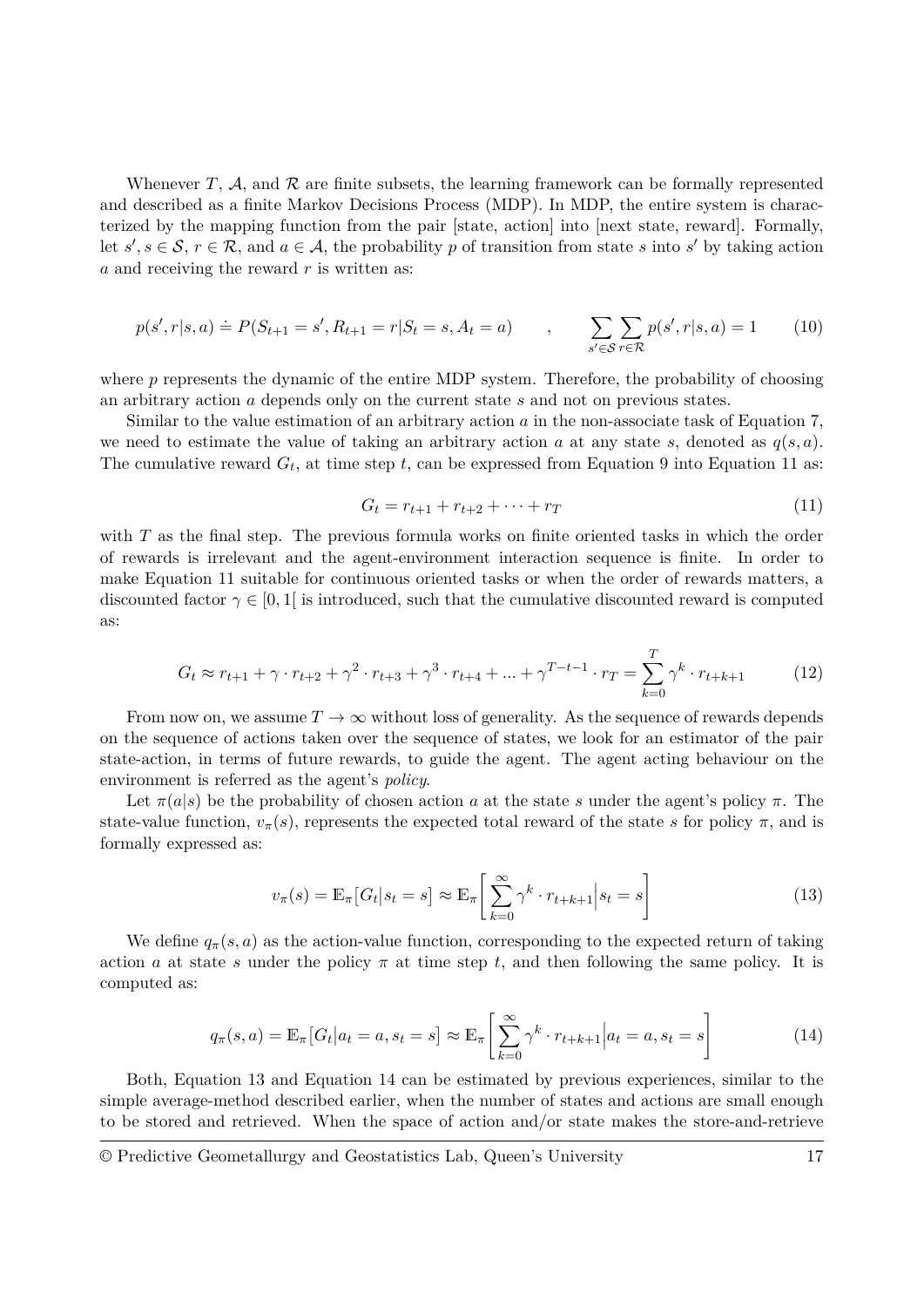process inefficient,  $v_{\pi}$  and  $q_{\pi}$  can be parametrized, reducing the number of parameters describing the functions. When the space of actions and/or space become unmanageable or incomplete during the process of learning, the use of deep neural network architectures serves to map State-Actions with NextState-Rewards. The latter is referred as deep Q-Learning, and we elaborate on this concepts in the following section. Before that, we introduce the concept of Bellman equations by rewriting [Equation 13](#page-3-1) as:

$$
v_{\pi}(s) = \mathbb{E}_{\pi} \left[ r_{t+1} + \gamma \cdot G_{t+1} | s_t = s \right]
$$
  
\n
$$
v_{\pi}(s) = \sum_{a \in \mathcal{A}} \pi(a|s) \sum_{s' \in \mathcal{S}} \sum_{r \in \mathcal{R}} p(s', r|s, a) \left[ r + \gamma \cdot \mathbb{E}_{\pi} \left[ G_{t+1} | s_{t+1} = s' \right] \right]
$$
  
\n
$$
v_{\pi}(s) = \sum_{a \in \mathcal{A}} \pi(a|s) \sum_{s' \in \mathcal{S}} \sum_{r \in \mathcal{R}} p(s', r|s, a) \left[ r + \gamma \cdot v_{\pi}(s') \right]
$$
\n(15)

The last expression translates into weighting each possible future response  $[r + \gamma \cdot v_{\pi}(s')]$  by their probabilities of occurrence  $\pi(a|s)p(s',r|s,a)$ . In other words, it represents the value of a state as a function of the possible immediate rewards and value states.

Similarly, [Equation 14](#page-3-2) can be rewritten as:

$$
q_{\pi}(s, a) = \mathbb{E}_{\pi}[r_{t+1} + \gamma \cdot G_{t+1}|a_t = a, s_t = s] \approx \mathbb{E}_{\pi}\left[r_{t+1} + \gamma \cdot \sum_{k=0}^{\infty} \gamma^k \cdot r_{(t+1)+k+1}|a_t = a, s_t = s\right]
$$
(16)

and by the principles of the Bellman equation, restated as:

<span id="page-4-0"></span>
$$
q_{\pi}(s, a) = \mathbb{E}_{\pi} [r_{t+1} + \gamma \cdot q_{\pi}(s_{t+1}, a_{t+1}) | a_t = a, s_t = s]
$$
\n(17)

We have from [Equation 17](#page-4-0) that the state-action value  $q_{\pi}(s, a)$  can be decomposed into the immediate reward  $r_{t+1}$  of taking action *a* on the state *s* at time step *t* plus the discounted state-action value function  $q_{\pi}(s_{t+1}, a_{t+1})$  at the next time step  $t+1$ , recursively.

# **3. Deep Q-Learning**

The Q-Learning technique was proposed by [Watkins and Dayan](#page-7-1) [\(1992\)](#page-7-1) as a simple approach for learning by successively improving the assessment of particular actions at particular states. The action-value function in Q-Learning is updated according to the expression:

$$
q(s_t, a_t) \leftarrow (1 - \varepsilon) \cdot q(s_t, a_t) + \varepsilon \cdot [r_{t+1} + \gamma \cdot \max_{a_{t+1}} q(s_{t+1}, a_{t+1})]
$$
(18)

where  $\gamma \in [0,1]$  and  $\varepsilon \in [0,1]$  are the discount factor and learning coefficient. When  $\varepsilon : 1$  the actionvalue function is updated according to the received reward and discounted maximum action-value at the next state. When  $\varepsilon$  : 0 the action-value is not updated. This resembles the trade-off between exploration and exploitation. Indeed, we define an iteration as the moment when the agent has interacted with the environment through the entire time period or until the interaction has ended. Then, let  $\varepsilon_i$  be the epsilon value at the *ith* iteration, the  $\varepsilon_{decay}$  parameter controls the rate between exploration and exploitation as the training progresses, as  $\varepsilon_{i+1} \leftarrow \varepsilon_i \cdot \varepsilon_{decay}$ . [Figure 2](#page-5-0) illustrates the effects on  $\varepsilon_i$  by using  $\varepsilon_{decay}$  : 0.99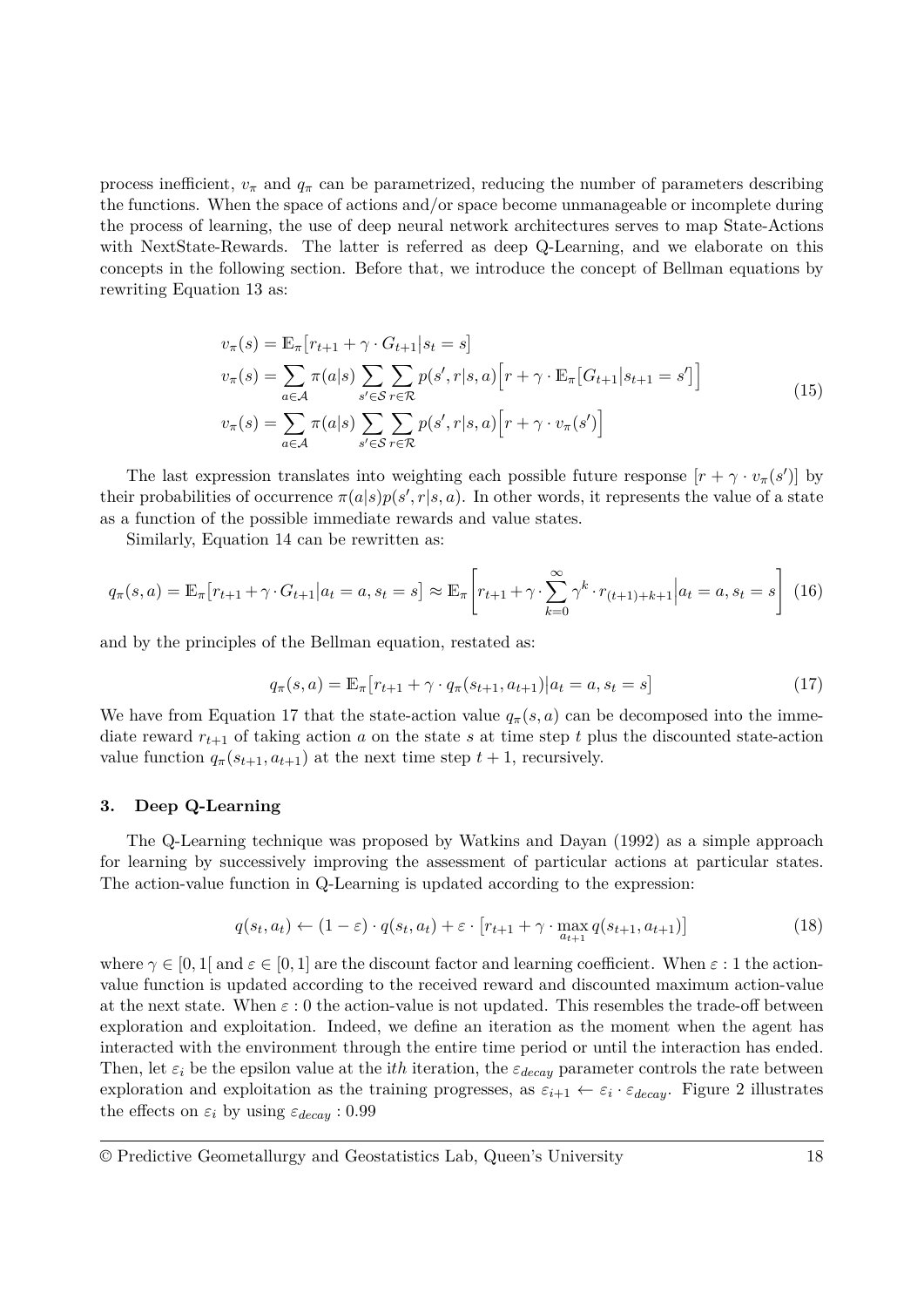<span id="page-5-0"></span>

*Figure 2: Epsilon greedy method. Exploration - exploitation dilemma.*

The previous formulation requires to build a look-up table of size  $S \times A \times T$  for all possible states (discrete), actions and time steps. Thus, the applicability of Q-Learning techniques has been constrained by computational power and limited to low-dimensional state and action spaces. In response, [Mnih et al.](#page-6-1) [\(2015\)](#page-6-1) proposed the Deep Q-Learning framework in which a deep neural network is trained to approximate the function action-value function  $q(s_t, a_t)$ . The latter directly extends the state space from a discrete to a continuous space. An extended theoretical and statistical analysis can be found at [Fan et al.](#page-6-2) [\(2020\)](#page-6-2). In the following, we focus on the main principles of Deep Q-Learning. We rewrite [Equation 17](#page-4-0) as function of states-and-actions as:

<span id="page-5-1"></span>
$$
q_{\pi}(s_t, a_t) = \mathbb{E}_{\pi} \Big[ r(s_t, a_t) + \gamma \cdot \sum_{s_{t+1} \in \mathcal{S}} p(s_{t+1}|s_t, a_t) \max_{a_{t+1}} q_{\pi}(s_{t+1}, a_{t+1}) \Big]
$$
(19)

Solving [Equation 19,](#page-5-1) the optimal policy  $\pi$  corresponds to:

$$
\pi(s) = \underset{a \in \mathcal{A}}{\arg \max} q(s, a) \tag{20}
$$

The action-value function  $q(s, a)$  is approximated by a deep neural network (DQN) that outputs a set of action-values of the form  $q_{\theta}(s, \cdot)$  where  $\theta$  corresponds to the set of neural network parameters. The use of a DQN allows the implementation of two tricks that accelerate the learning stage: replay memory and target network.

Let M be the set of experiences (memory set) stored in the form  $(s_t, a_t, r_{t+1}, s_{t+1})$ . Let  $q_{\theta^*}(s, a)$ be a target network. The learning process starts with an empty memory set  $\mathcal{M} = \emptyset$ , random weights on the network parameter  $\theta$ , and initial state  $s_0$ . The weights of the target network are initialized as  $\theta^* = \theta$ . At each iteration ith, we start from  $t = 0$  until the interaction agent-environment ends. At each time *t*, the following steps are carried out:

- 1. With probability  $\varepsilon_i$  a random action is selected, and with probability  $(1 \varepsilon_i)$  the action is selected by  $\arg \max q_{\theta}(s_t, a_t)$ .  $a_t \in \mathcal{A}$
- 2. Once the action is executed, the immediate reward and the new state are stored in M.
- 3. Randomly draw *n* transition samples from  $\mathcal{M}$ :  $\{(s_j, a_j, r_j, s'_j)\}_{j \in [n]}$
- 4. For each sample, compute the target value  $y_j = r_j + \gamma \cdot \argmax_{a \in \mathcal{A}} q_{\theta^*}(s'_j, a)$

<sup>©</sup> Predictive Geometallurgy and Geostatistics Lab, Queen's University 19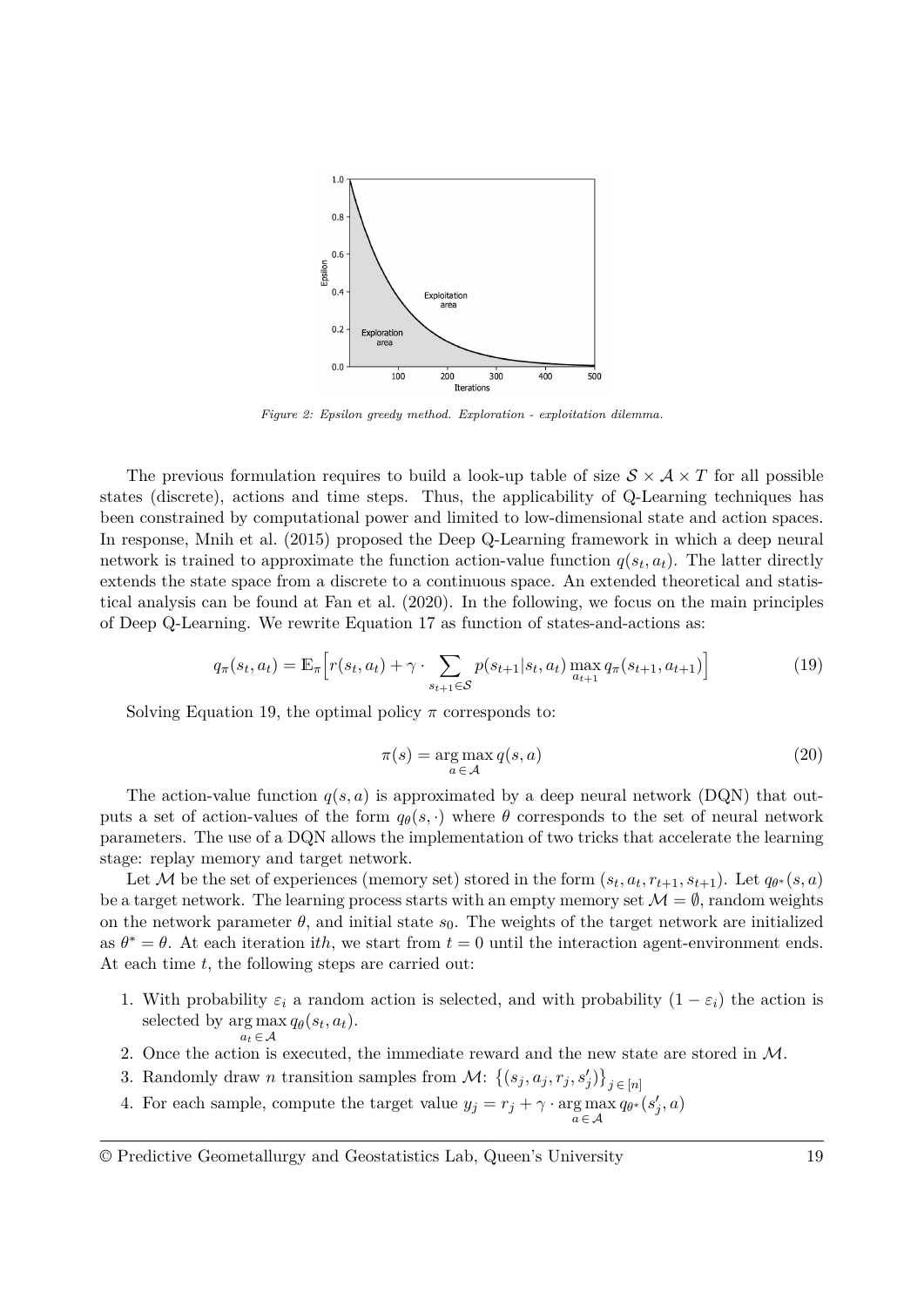5. Update the network parameters using an optimization algorithm with a temporal learning rate  $\alpha_t$ . For instance, using the gradient descent method:

$$
\theta \leftarrow \theta - \alpha_t \cdot \frac{1}{n} \sum_{j=1}^n [y_j - q_\theta(s_j, a_j)] \cdot \nabla_\theta q_\theta \tag{21}
$$

6. Every  $\tau$  time steps, update the target network parameters as  $\theta^* \leftarrow \theta$ .

As a result, after training, the optimal policy  $\pi_{\theta}(s)$  with respect to  $q_{\theta}(s, a)$  is obtained as:

$$
\pi_{\theta}(s) = \underset{a \in \mathcal{A}}{\arg \max} q_{\theta}(s, a) \tag{22}
$$

# **4. Final remarks**

We have covered the building blocks of reinforcement learning but many aspect have been left aside for simplicity, such as temporal difference learning, On-policy and Off-policy, SARSA, Monte Carlo tree search, exhaustive search, among others methods and principles. From the revised fundamentals, special attention is suggested on the following aspects when applying deep Q-Learning:

- **Environment representation** To obtained valid, realistic and/or functional state-value and action-value functions, the environmental must be adequately represented in such a way that the agent is capable to interpret the differences between different states.
- **Reward** The reward drives and guides the agent learning process. The reward must be in line with the long-term goal and must avoid pitfalls in which the agent would maximize the total reward without necessarily achieving the long-term goal.
- **Deep neural network** The architecture of the network must be in accordance with the nature of the environment (spatial-temporal). Ensemble architectures would improve the capacity of approximating the action-value function in deep Q-Learning.

#### **5. Acknowledgements**

We acknowledge the support of the Natural Sciences and Engineering Research Council of Canada (NSERC), funding reference number RGPIN-2017-04200 and RGPAS-2017-507956.

# **6. Bibliography**

- <span id="page-6-2"></span>Fan, J., Wang, Z., Xie, Y., Yang, Z., 2020. [A theoretical analysis of deep Q-learning,](https://arxiv.org/pdf/1901.00137.pdf) in: Learning for Dynamics and Control, PMLR. pp. 486–489.
- <span id="page-6-0"></span>Ludvig, E.A., Bellemare, M.G., Pearson, K.G., 2011. [A primer on reinforcement learning in the](https://10.4018/978-1-60960-021-1.ch006) [brain: Psychological, computational, and neural perspectives.](https://10.4018/978-1-60960-021-1.ch006) Computational neuroscience for advancing artificial intelligence: Models, methods and applications , 111–144.
- <span id="page-6-1"></span>Mnih, V., Kavukcuoglu, K., Silver, D., Rusu, A.A., Veness, J., Bellemare, M.G., Graves, A., Riedmiller, M., Fidjeland, A.K., Ostrovski, G., et al., 2015. [.](https://www.datascienceassn.org/sites/default/files/Human-levelcontrol through deep reinforcement learning) nature 518, 529–533.
- © Predictive Geometallurgy and Geostatistics Lab, Queen's University 20